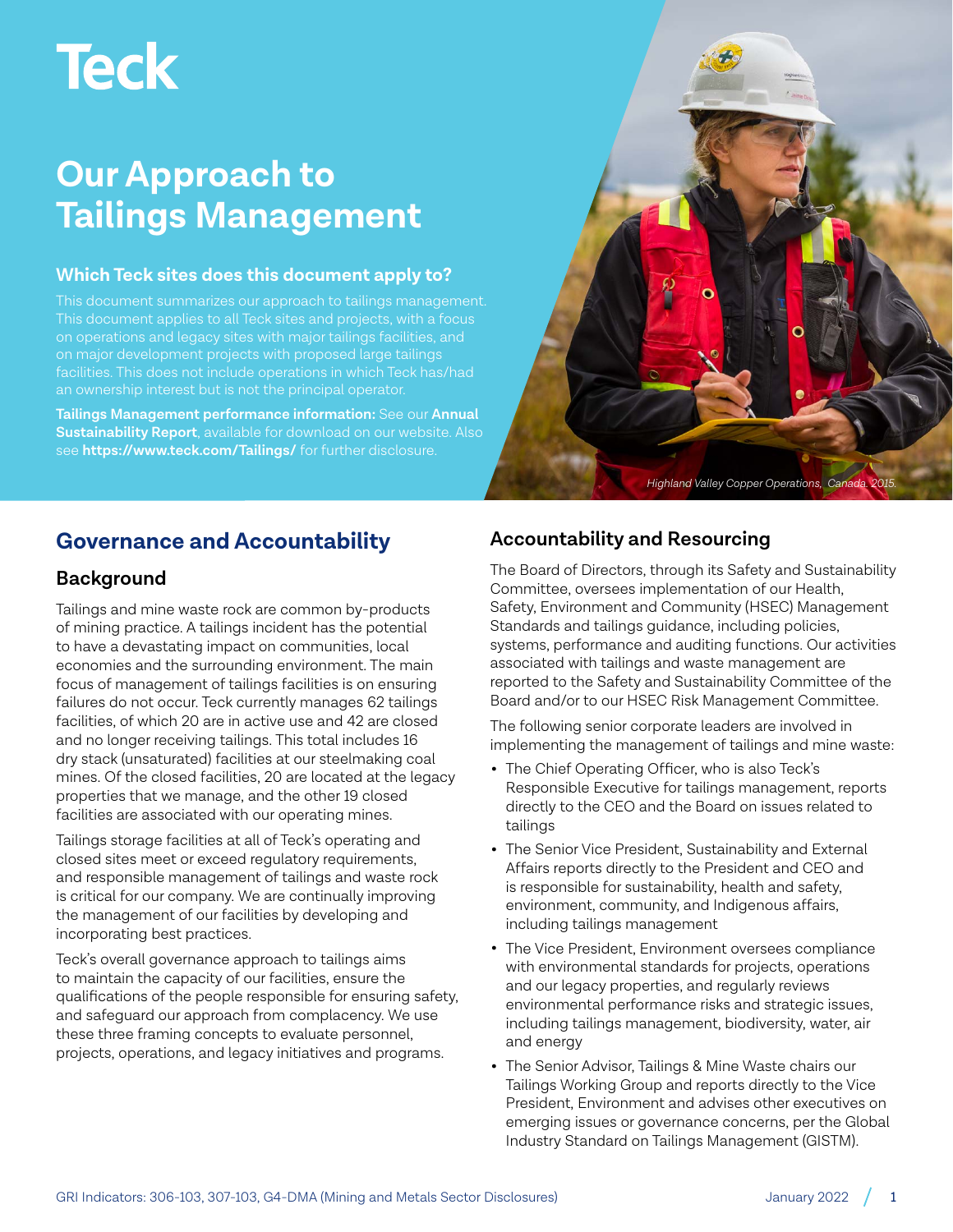

The Tailings Working Group includes members of our senior management team and tailings management subject matter experts from our operations, corporate functional teams and legacy properties department. The group provides oversight and guidance across the organization and conducts reviews to ensure alignment with Teck's governance framework for tailings management.

# **Policies and Standards**

Teck's Tailings and Water Retaining Structures Governance framework provides a consistent company-wide approach to how we manage the risks inherent with tailings. This framework provides clear guidance on roles and responsibilities related to tailings management across all Teck projects, operations and legacy properties. Teck's HSEC Management Standards also include general guidance on tailings and mine waste management.

#### **Memberships, Partnerships and External Commitments**

We work with various local, national and international organizations and programs to support improvements in tailings and mine waste management across the industry:

- [The Global Industry Standard on Tailings Management](https://globaltailingsreview.org/)  [\(GISTM\)](https://globaltailingsreview.org/): Launched in August 2020, this standard sets a high benchmark for improving the safe management of tailings facilities and supports the ultimate goal of zero harm. Teck's existing corporate tailings program mirrors all key aspects of the GISTM related to this goal. In addition, Teck is committed to implementation of the GISTM across our sites. All of our tailings management facilities are or will be in conformance with GISTM within three years of the standard's launch. The Chair of Teck's Tailings Working Group was part of the advisory group that provided input to develop GISTM.
- [International Council on Mining and Metals \(ICMM\):](https://www.icmm.com/en-gb)  A global industry association that represents leading international mining and metals companies who are required to implement the ICMM 10 Principles, including Principle 6 on Environmental Performance (Performance Expectation 6.3—Tailings Management). ICMM members have committed to GISTM conformance for extreme

or very high potential consequence facilities by August 2023, a commitment Teck makes for all of its facilities. The ICMM published two key documents in 2021 related to the GISTM, the *Good Practice Guide for Tailings Management and the ICMM Conformance Protocol*. Teck's tailings experts supported the development of these documents.

- [Mining Association of Canada \(MAC\):](http://mining.ca/) A national association that promotes the development of Canada's mining and mineral processing industry. Through MAC, we are committed to implementing the Towards Sustainable Mining (TSM) program, which aids in improving industry performance. Teck's Senior Advisor, Tailings & Mine Waste is the Chair of MAC's Tailings Working Group.
- [Canada's Oil Sands Innovation Alliance \(COSIA\):](http://www.cosia.ca/) An alliance of oil sands producers focused on accelerating improvement in environmental performance in Canada's oil sands through collaborative action and innovation
- [Engineers and Geoscientists BC:](https://www.egbc.ca/) As a member company, Teck's Senior Advisor, Tailings & Mine Waste was a reviewer for the guideline that was issued in 2016 for the requirements of foundation investigations for dams
- [Australian Research Council:](http://www.arc.gov.au/news-media/media-releases/new-research-training-centre-mining-alloys) In 2017, Teck became part of an initial three-year applied research program, along with four universities in Australia and several other mining companies, that is focused on finding more effective tools for predicting and avoiding tailings facility failures
- [The Copper Mark:](https://coppermark.org/) An assurance framework developed by the International Copper Association in 2019 to promote industry-wide responsible copper production practices and to demonstrate the industry's commitment to green transition

# **Approach to Tailings Management**

### **Tailings Management**

Tailings storage facilities at all our operations meet or exceed regulatory requirements, including permit and licence conditions and other relevant or appropriate requirements, and we work to continually improve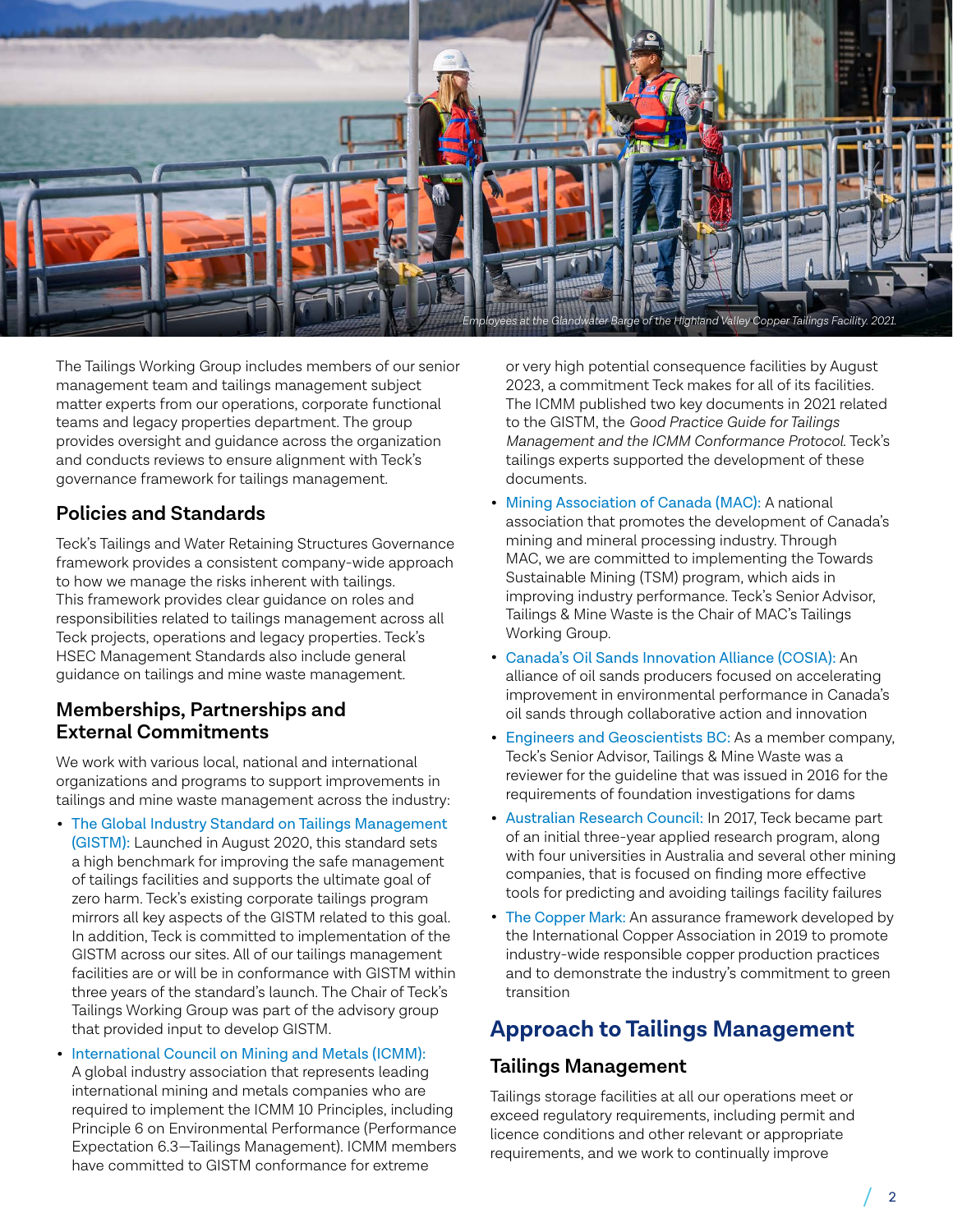the management of these facilities. Planning, design, construction, operation, decommissioning and closure are carried out in a manner such that:

- Structures are stable
- Solids and water are managed within designated/ approved areas
- Facilities comply with regulatory requirements
- Facilities conform to applicable standards, internal policies, industry best practices and the technical guidelines of the jurisdictions in which we operate

We have comprehensive systems and procedures in place for the safe operation and monitoring of tailings facilities that follow best practices, organized around interrelated activities that include:

- **1. Surveillance Technology:** Sites employ surveillance systems such as GPS hubs, piezometers, inclinometers, pressure gauges, remote sensing and other technologies to monitor tailings dams, abutments, natural slopes and water levels.
- **2. Staff Inspections:** Tailings dams are inspected by trained operators and expert technical staff as frequently as several times daily, with formal staff inspections at our operations at least once per month.
- **3. Annual Dam Safety Inspections:** Formal dam safety inspections are conducted annually by an external Engineer of Record. Recent annual Dam Safety Inspections for our facilities are publicly available.
- **4. Detailed Third-Party Reviews:** Comprehensive thirdparty dam safety reviews are conducted by a qualified independent tailings reviewer as frequently as every three years, based upon the risk profile for each facility.
- **5. Internal Governance Reviews:** Teck's Tailings Working Group conducts internal management reviews of our tailings facilities as well as our major tailings projects on a regular basis.
- **6. Independent Tailings Review Boards:** Our operations, higher consequence legacy facilities and major development projects have Tailings Review Boards made up of senior external independent experts who meet regularly, at least annually, to conduct a thirdparty review of design, operation, surveillance and maintenance.
- **7. Special Reviews:** After significant global events, such as the Samarco or Brumadinho catastrophic failures in Brazil, Teck takes measures to learn as much as possible from those events, and employs additional industry experts outside of independent review boards to evaluate our Governance Program and to assess whether the root causes of those other events are present in Teck's program.

Each facility also has a regularly updated detailed Operations, Maintenance and Surveillance (OMS) manual and a Mine Emergency Response Plan (MERP). We

maintain site-specific Tailings Management Systems that conform to or exceed industry standards of practice, including leading protocols established by MAC-TSM and ICMM, which we report upon publicly.

These systems, which demonstrate leadership and commitment to responsible tailings management practices, were developed through consultation with communities. We continually review our facilities and procedures and are committed to maintaining the highest standard of safety at our operations. See [Our Approach](https://www.teck.com/media/teck_approach_to_Emergency_Planning_and_Preparedness_2021.pdf)  [to Emergency Planning and Preparedness](https://www.teck.com/media/teck_approach_to_Emergency_Planning_and_Preparedness_2021.pdf) for further information.

Antamina and Fort Hills, joint venture operations where Teck is not the operator, both have Tailings Review Boards in place as well. Teck also provides senior experts to Antamina's Tailings Technical Committee.

For information about Teck's approach to waste management, including tailings and fine coal refuse, waste rock and overburden, coarse coal refuse, and hazardous and non-hazardous waste, see [Our Approach to](https://www.teck.com/media/teck_approach_to_Responsible_Production_and_Waste_2021.pdf)  [Responsible Production](https://www.teck.com/media/teck_approach_to_Responsible_Production_and_Waste_2021.pdf).

Teck is committed to integrating new and innovative technologies as part of our overall tailings management process. We make use of established and emerging dewatering approaches for applicable locations, as well as enhanced surveillance to add to our already extensive monitoring and response program across all of our facilities. Teck understands that "one size does not fit all" when it comes to tailings management and its associated technologies, but by working with targeted vendors, academia and a range of industry experts, our in-house team of experts makes sure that any facility is rigorously evaluated and that the appropriate tailings technologies are employed.

# **Our Targets and Commitments**

We are committed to the safe and environmentally responsible development, operation and management of tailings storage facilities. We continually review our facilities and procedures, and are committed to maintaining the highest standard of safety and environmental protection at our operations, including standards set by MAC and ICMM. We aim to have zero significant environmental incidents across the organization.

Our sustainability strategy outlines our goals in relation to continuously improving tailings management at our operations.

#### **Strategic Priority:**

• Continue to manage our tailings across their life cycle in a safe and environmentally responsible way

#### **Goals:**

• Preferentially consider milling and tailings technologies that use less water, both for new mines and any mine life extensions at existing mines